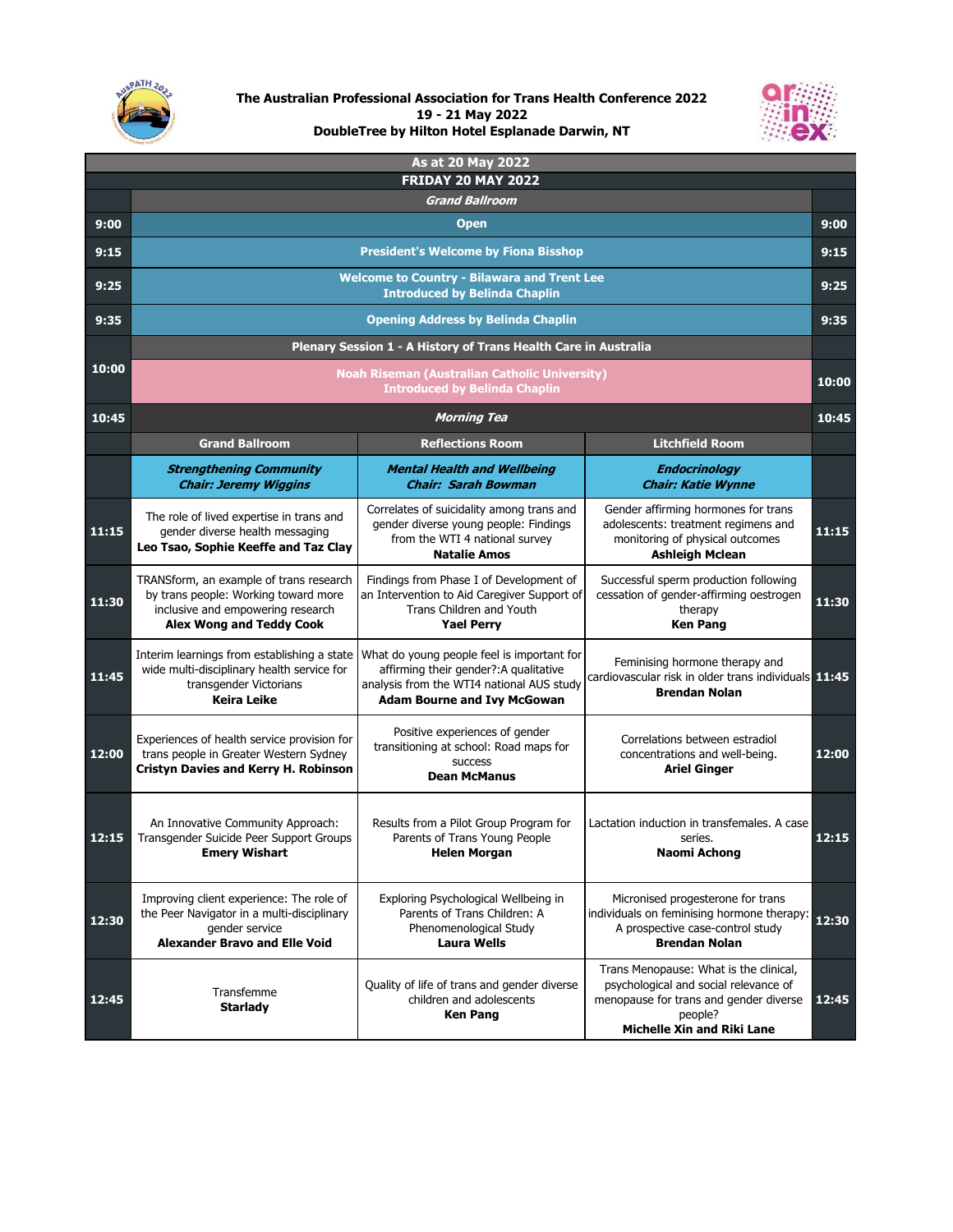| 13:00         | Lunch                                                                                                                              |                                                                                                                                                  |                                                                                                                                                                                    | 13:00 |
|---------------|------------------------------------------------------------------------------------------------------------------------------------|--------------------------------------------------------------------------------------------------------------------------------------------------|------------------------------------------------------------------------------------------------------------------------------------------------------------------------------------|-------|
|               |                                                                                                                                    | <b>Grand Ballroom</b>                                                                                                                            |                                                                                                                                                                                    |       |
| 14:00         | <b>Community Panel Discussion</b><br>Taz Clay (ACON), Brianna Curtis (ACON), Aunty Crystal Love                                    |                                                                                                                                                  |                                                                                                                                                                                    | 14:00 |
| 15:30         |                                                                                                                                    | <b>Afternoon Tea</b>                                                                                                                             |                                                                                                                                                                                    | 15:30 |
|               | <b>Grand Ballroom</b>                                                                                                              | <b>Reflections Room</b>                                                                                                                          | <b>Litchfield Room</b>                                                                                                                                                             |       |
|               | <b>Medical and General Practice</b><br><b>Chair: Maggie Smith</b>                                                                  | <b>Allied Health</b><br><b>Chair: Emma Ball</b>                                                                                                  | <b>Mixed Themes</b><br><b>Chair: Liz Nunn</b>                                                                                                                                      |       |
| 16:00         | A qualitative study of hormone use and<br>surgery in non-binary people<br><b>Sav Zwickl</b>                                        | Perceptual ratings of gender and<br>satisfaction in trans voice training<br><b>Sterling Quinn</b>                                                | A Bridge Over Troubled Water: The South<br>Australian Experience of Creating a Gender<br>Diversity Service for Young People.<br>Georgie Swift, Jemma Anderson<br>and Sarah Tirrell | 16:00 |
| 16:15         | Gender-Affirming Hormone Therapy:<br>comparing primary care 'Informed Consent'<br>with specialist WPATH models<br><b>Riki Lane</b> | Development and Initial Psychometric<br>Evaluation of the Self-efficacy Scale for<br>Voice Modification in Trans Women<br><b>Georgia Dacakis</b> | What's in a name?<br><b>Yolandie Goodyear</b>                                                                                                                                      | 16:15 |
| 16:30         | Changes in clinical presentation over time<br>at the Royal Children's Hospital Gender<br>Service<br>Freya Kahn                     | Experiences in an intensive gender<br>affirming voice training program<br><b>Sterling Quinn</b>                                                  | Addressing Mental Health and Suicide<br>Prevention for Trans and Gender Diverse<br>People at a National Level<br><b>Nicky Bath</b>                                                 | 16:30 |
| 16:45         | Who will remember for me when I don't? A<br>case study in dementia and gender<br>transition<br><b>Ashley Van Houten</b>            |                                                                                                                                                  |                                                                                                                                                                                    | 16:45 |
| 17:00         | Community Debriefing/Peer support session<br>$17:00 - 18:00$<br><b>Territory Room</b>                                              |                                                                                                                                                  |                                                                                                                                                                                    | 17:00 |
| 18:00         |                                                                                                                                    |                                                                                                                                                  |                                                                                                                                                                                    | 18:00 |
| <u> 18:30</u> |                                                                                                                                    | <b>Conference Cocktail Reception</b>                                                                                                             |                                                                                                                                                                                    | 18:30 |
| 22:30         |                                                                                                                                    | <b>Smith Street Social</b><br>$18:30 - 22:30$                                                                                                    |                                                                                                                                                                                    | 22:30 |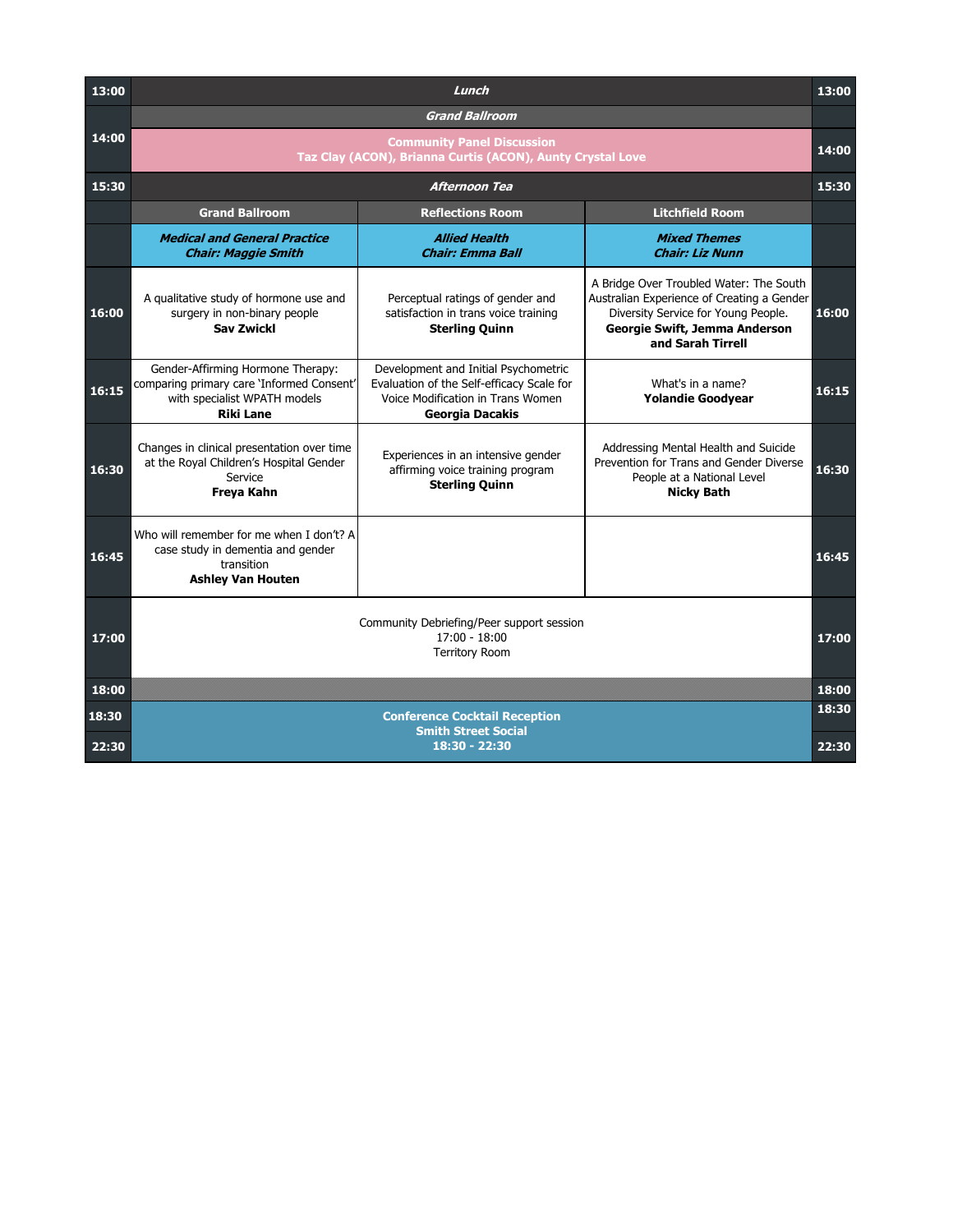

## **The Australian Professional Association for Trans Health Conference 2022 19 - 21 May 2022 DoubleTree by Hilton Hotel Esplanade Darwin, NT**



| As at 20 May 2022           |                                                                                                                                          |                                                                                                                                                            |                                                                                                                                                                     |       |
|-----------------------------|------------------------------------------------------------------------------------------------------------------------------------------|------------------------------------------------------------------------------------------------------------------------------------------------------------|---------------------------------------------------------------------------------------------------------------------------------------------------------------------|-------|
| <b>SATURDAY 21 MAY 2022</b> |                                                                                                                                          |                                                                                                                                                            |                                                                                                                                                                     |       |
|                             | <b>Grand Ballroom</b>                                                                                                                    |                                                                                                                                                            |                                                                                                                                                                     |       |
| 09:45                       | Plenary Session 2 - The Landscape of Gender Affirming Care for Youth in the United States                                                |                                                                                                                                                            |                                                                                                                                                                     |       |
|                             | Johanna Olson-Kennedy (Children's Hospital of Los Angeles)<br>09:45<br><b>Introduced by Fiona Bisshop</b>                                |                                                                                                                                                            |                                                                                                                                                                     |       |
| 10:30                       | <b>Morning Tea</b>                                                                                                                       |                                                                                                                                                            |                                                                                                                                                                     | 10:30 |
|                             | <b>Grand Ballroom</b>                                                                                                                    | <b>Reflections Room</b>                                                                                                                                    | <b>Litchfield Room</b>                                                                                                                                              |       |
|                             | <b>Medical, Surgical and Allied Health</b><br><b>Chair: Riki Lane</b>                                                                    | <b>Mental Health and Wellbeing</b><br><b>Chair: Ashleigh Lin</b>                                                                                           | <b>Children and Youth</b><br><b>Chair: Yael Perry</b>                                                                                                               |       |
| 11:00                       | Building bridges: a collaborative model<br>aligning adult sexual health and endocrine<br>gender health services<br><b>Sally Woodward</b> | Measuring gender dysphoria: Reliability and<br>validity of the Gender Preoccupation and<br>Stability Questionnaire in Adolescents<br><b>Olivia Donaghy</b> | Parents' and their transgender and gender<br>diverse children's experiences of gender<br>affirmation in childhood<br><b>Kerry Robinson and Cristyn Davies</b>       | 11:00 |
| 11:15                       | Applicability and Outcomes of Peritoneal<br>Vaginoplasty in Transgender.<br><b>Yu Ting Tay</b>                                           | Development and Validation of the Gender<br>Preoccupation and Stability Questionnaire -<br>2nd Edition<br><b>Sarah Bowman</b>                              | The Trans 20 longitudinal study of health<br>and wellbeing of trans and gender diverse<br>young people in Australia<br><b>Carmen Pace</b>                           | 11:15 |
| 11:30                       | Pelvic pain experiences in transgender<br>people using masculinising hormone<br>therapy<br><b>Alex Wong</b>                              | Non-Binary People's Experiences with<br>Psychologists<br><b>Georgia Williams</b>                                                                           | Gender presentation of trans young people<br>with and without ASD traits<br><b>Michelle Tollit</b>                                                                  | 11:30 |
| 11:45                       | Permanent and Impermanent Scars: An<br>Autoethnography of the Traumatised<br><b>Transmasculine Body</b><br>Luka Ritter                   | Humanise not Pathologise: working<br>therapeutically with trans, gender diverse<br>and non-binary individuals<br><b>Grace Lee</b>                          | The Role of the Avatar in Gaming for Trans<br>Young People<br><b>Helen Morgan</b>                                                                                   | 11:45 |
| 12:00                       | Topical minoxidil for facial hair growth in<br>an adolescent trans male<br><b>Ken Pang</b>                                               | Risk and Protective Factors for Suicide<br>Attempts among Trans Adults<br><b>Teddy Cook</b>                                                                | A narrative review of paediatric gender<br>measures to clarify the utility and purpose 12:00<br>of "measuring" gender<br><b>Julie Moore</b>                         |       |
| 12:15                       | Exploring a potential genetic basis of<br>gender identity<br><b>Vincent Harley</b>                                                       | COVID-19 and the impact on trans<br>Australians<br><b>Alex Wong</b><br>and Ariel Ginger                                                                    | Not One Bridge Fits All: Challenges and<br>Creativity in Addressing the Mental Health<br>of Gender Diverse Young People.<br><b>Georgie Swift and Elsa Jureidini</b> | 12:15 |
| 12:30                       | Prevalence and treatment of pelvic pain in<br>transmasculine adolescents receiving<br>testosterone therapy<br>Dehlia Moussaoui           | Differences in mental health of cis- and<br>transgender children in a representative US<br>sample<br><b>Douglas Russell</b>                                | Retrospective examination of peri-pubertal<br>return for patients of Western Australia's<br><b>Gender Diversity Service</b><br><b>Blake Cavve</b>                   | 12:30 |
| 12:45                       | The Darwin LGBTIQ+ Clinic. Six years of<br>trans care and PHN funding<br><b>Dani Stewart</b>                                             |                                                                                                                                                            | Establishment of the Australian Research<br>Consortium for Trans Youth and Children<br>(ARCTYC)<br><b>Rachel Skinner and</b><br><b>Teddy Cook</b>                   | 12:45 |
| 13:00                       | Lunch - 13:00 - 14:00                                                                                                                    |                                                                                                                                                            |                                                                                                                                                                     | 13:00 |
|                             | <b>Grand Ballroom</b>                                                                                                                    |                                                                                                                                                            |                                                                                                                                                                     |       |
| 13:15                       | Australian Guidelines for Children and Adolescents Lunch Meeting with Michelle Telfer                                                    |                                                                                                                                                            |                                                                                                                                                                     |       |
|                             |                                                                                                                                          |                                                                                                                                                            |                                                                                                                                                                     |       |